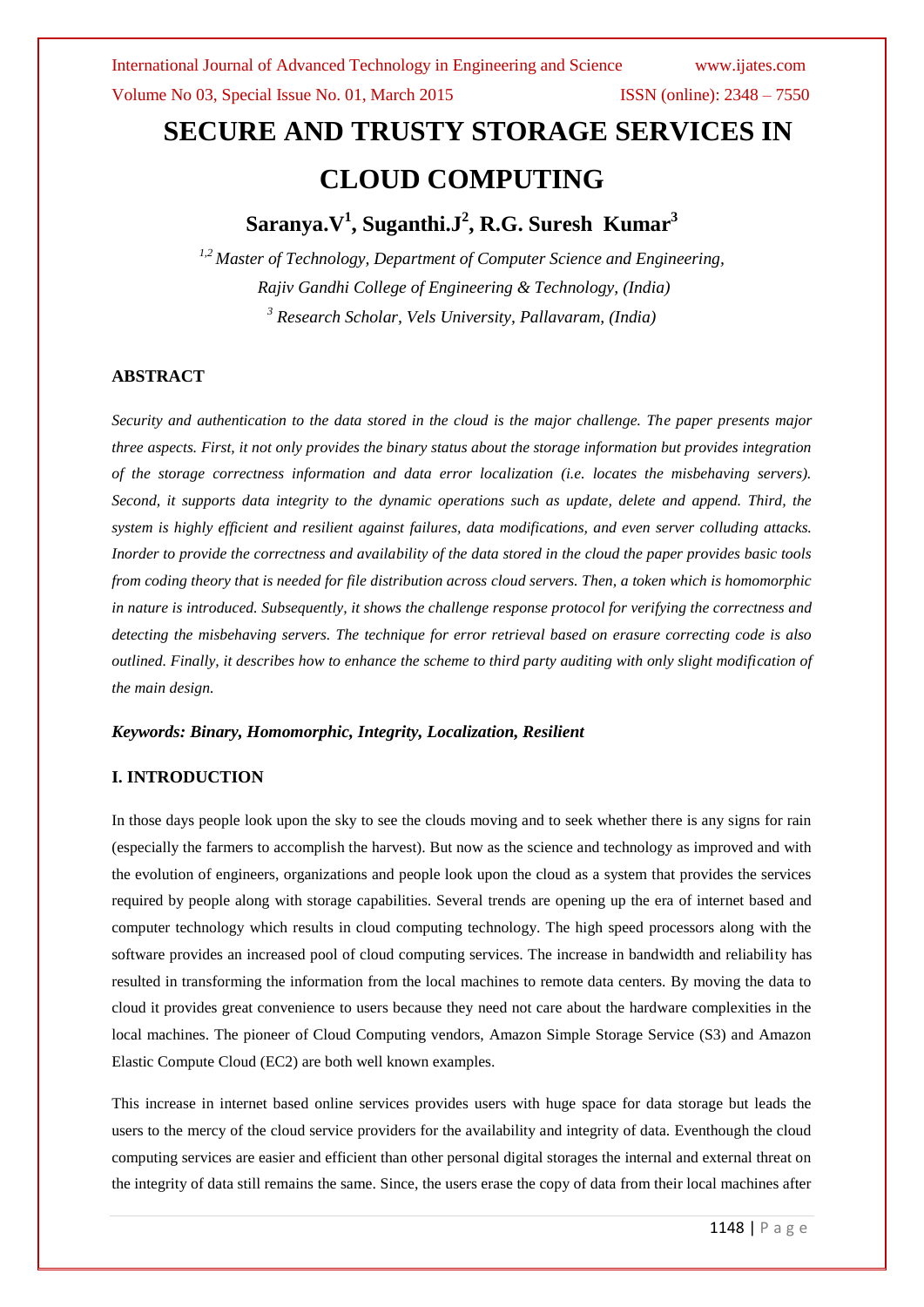#### Volume No 03, Special Issue No. 01, March 2015 ISSN (online): 2348 – 7550

transforming into cloud the Cloud Service Providers (CSP) behave untrustworthy in retrieving the users data from the cloud. Inorder to increase the profit margin by reducing the cost CSPs discard the data that are least accessed by the users. This poses a greater threat on users data and both the enterprise and individual cloud users are very keen on obtaining the integrity and availability of their information from the CSPs. However, the fact that users no longer have physical possession of data in the cloud prohibits the direct adoption of traditional cryptographic primitives for the purpose of maintaining the data integrity. Hence, the cloud storage verification must be conducted without explicit knowledge of the whole data files.

The storage in cloud is not a data warehouse users also perform the primitive operations such as update, append and deletion on the data provided in the cloud. Thus, it is needed to integrate this feature along with the correctness of data provided in the cloud which is an added challenge. The deployment of Cloud Computing is powered by data centers running in a simultaneously distributed manner. It is more advantage for individual users to store their in a redundant manner to overcome the integrity threats. Thus, protocols for storage correctness assurance will be of most importance in achieving robust and secure cloud storage systems.

The description of the entire paper is as follows: After surveying the related works in Section 2, the services and technology offered by the cloud and threats that follow it are dealt in detail in Section 3. The problem definition of the proposed system is dealt in Section 4. The analysis of the proposed system is explained in Section 5. Finally, the conclusion of the paper is provided in Section 6.

#### **II. RELATED WORKS**

Juels et al. described the "Proof Of Retrievability" (POR) model that combines spot checking and error correcting code that ensures possession and retrievability of data from archived machines which in turn ensures data integrity. Shacham et al. built a model and constructed a random linear function based homomorphic authenticator which enables unlimited number of challenges and requires less communication overhead [1]. Bowers et al. proposed a framework that generalizes both Juels and Shacham models.

Later, in the subsequent works Bowers extended the POR model to distributed systems. All these models are designed for static data. The models are effective for the preprocessing steps that rest upon the file before the user outsources it. Any changes made to the file must go through the error correcting code and the shuffling process which increases the computation and communication overhead. Recently Dodis et al. gave theoretical studies on the different variants of the POR model. Ateniese et al. proposed the "Provable Data Possession" (PDP) model for ensuring the possession of the file by using a public key based homographic tags for auditing the file. The pre-computation of the tags impose a heavy overhead and it is costly.

In the subsequent works Ateniese et al. proposed a PDP scheme that uses only the symmetric key and also allowed the primitive operations on the file such as insertion, deletion and updation. This reduces the computation overhead and it is better than the previous model proposed by Ateniese et al. but, it works on only a single server. So if any crash occurs the data will be lost. Thus it leaves both the distributed servers and data availability scheme unexplored. The support of data dynamics was further studied. Wang et al. combined the homomorphic authenticator with the Merkley hash tree and provided the fully data dynamics, while Erway et al.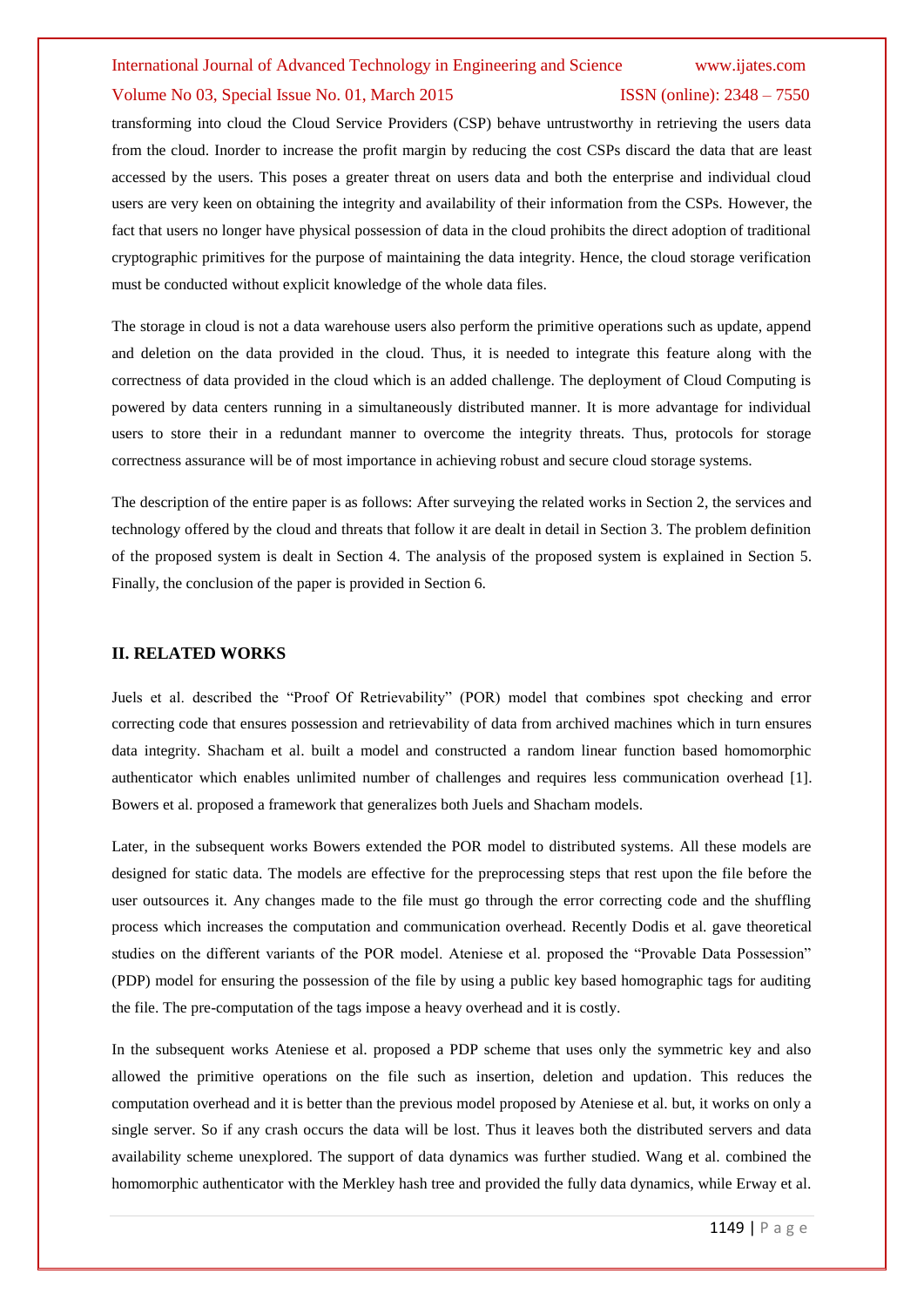## International Journal of Advanced Technology in Engineering and Science www.ijates.com Volume No 03, Special Issue No. 01, March 2015 ISSN (online): 2348 – 7550

proposed a skip list based scheme with full data possession and dynamics [3]. The cryptography work done by Bellare et al. proposed a set of cryptographic functions such as hash, MAC and signature which enables storage integrity while performing dynamic operations on data. Curtmola et al. worked on providing multiple replicas of data across distributed systems.

Lillibridge et al. proposed a scheme in which blocks of data are dispersed across peers using an erasure code. Peers can request the data blocks from their backup peers and verify integrity using the keyed hash function located on each block. This scheme can identify the data loss but cannot guarantee that the data is unchanged . Filho et al. proposed RSA based hash to provide uncheatable data possession in peer-to-peer networks to ensure data integrity [4] [5]. Schwarz et al. proposed static file integrity across distributed servers using the erasure coding and block level file integrity techniques. In this paper we overcome all the drawbacks of the previous models by inclusion of many technical aspects.

### **III. CLOUD COMPUTING TECHNOLOGY**

The three main services provided by the cloud are Infrastructure as a Service (IaaS), Platform as a Service (PaaS), and Software as a Service(SaaS). In IaaS compute, storage, networking are provided by the IaaS providers. Users use them via internet, VPN or network connection and pay for their usage. In PaaS all the hardware, software that are needed for the cloud based applications are provided by the PaaS providers and the users use them for pay and it can be utilized throughout the lifecycle. In SaaS the software runs on the computers owned by the SaaS providers and installed and managed on computers owned by users. Apart from these services there are various other services such as Communication as a Service, Utility as a Service, Security as a Service, etc. The threats on cloud computing services include loss of data, traffic hijacking, insecure interfaces and APIs, Denial of Service (DoS), malicious insiders, cloud abuse, insufficient diligence, technology vulnerabilities.

### **3.1 Understanding the Types of Clouds**

The different types of cloud includes: Public cloud, Private cloud, On-premise private cloud, Externally hosted private cloud and Hybrid cloud. Public cloud is provided to all individual users at a "pay-for-use" rate. This enables the users to share the services of the cloud and store their information in the cloud. Private cloud is provided to individual enterprise.



 **Fig.1. Types of Clouds**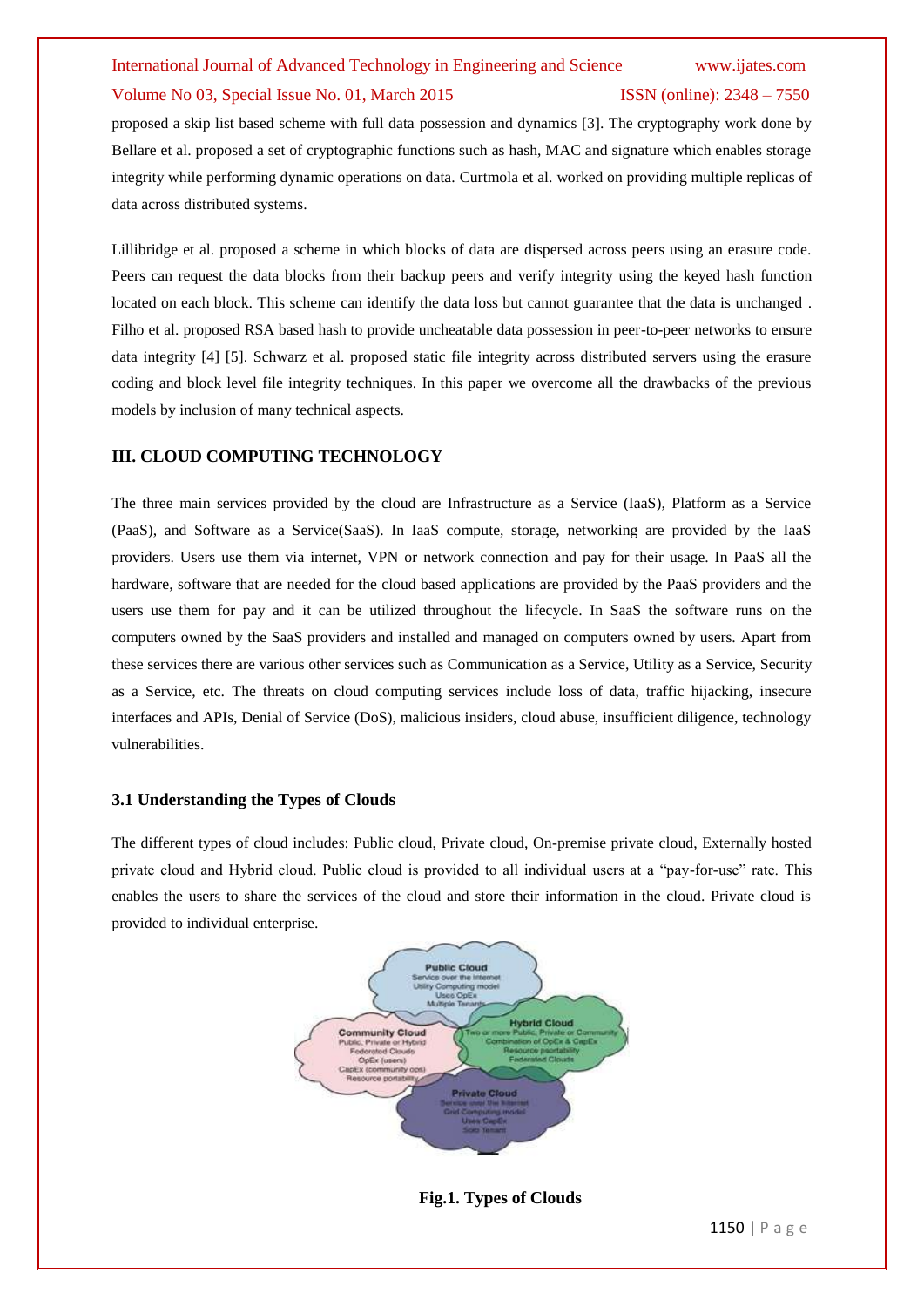#### Volume No 03, Special Issue No. 01, March 2015 ISSN (online): 2348 – 7550

The aim is to share and store the enterprise information securely. On-premise private cloud also known as internal cloud is hosted in one's own data center. This provides more security of information but it is not scalable. Externally hosted private cloud is hosted externally with the cloud providers. The cloud providers provide an exclusive cloud with full security. Hybrid cloud is a combination of the private and public cloud. With the hybrid cloud the cloud providers utilize the third party in a partial or full manner thus increasing the flexibility of computing.

#### **3.2 Challenges of Cloud Computing**

The challenges of the cloud include Data Protection, Data Recovery and Availability, Regulatory and Compliance Restrictions, Management Capabilities. Data Protection refers to the security which the enterprise requires from the cloud providers. In the existing model the enterprise build their own firewalls at their data centers to protects their confidential information. In the cloud model the cloud providers are responsible for maintaining the privacy for the enterprise and the enterprise has to rely upon the cloud providers. Data recovery and availability refers to the refers to recovery during disaster and availability of data, replication of data, runtime governance and performance management.

Even though there may be different cloud providers management capabilities are still in its infancy. Features like "auto-scaling" is a crucial requirement. Providers need to work upon this and load balancing factor. The government of European countries requires the personal information of the people to store in a exclusive data center within the country and provide information when required at high privacy. This is a big challenge to the cloud providers.

#### **IV. PROBLEM DEFINITION**

#### **4.1 System Model**

Three entities are play a major role in the cloud service storage architecture: Users, Cloud servers and Third Party Auditor(TPA). Users are those who have their storage in the cloud and rely upon the cloud providers for security assurance and data integrity. Cloud servers are maintained by the Cloud Service Providers and they are responsible in providing the availability and data integrity of the information of the users. TPA are trusted third party who on behalf of the cloud users expose the risk of the cloud storage. They have capabilities that the users do not have.



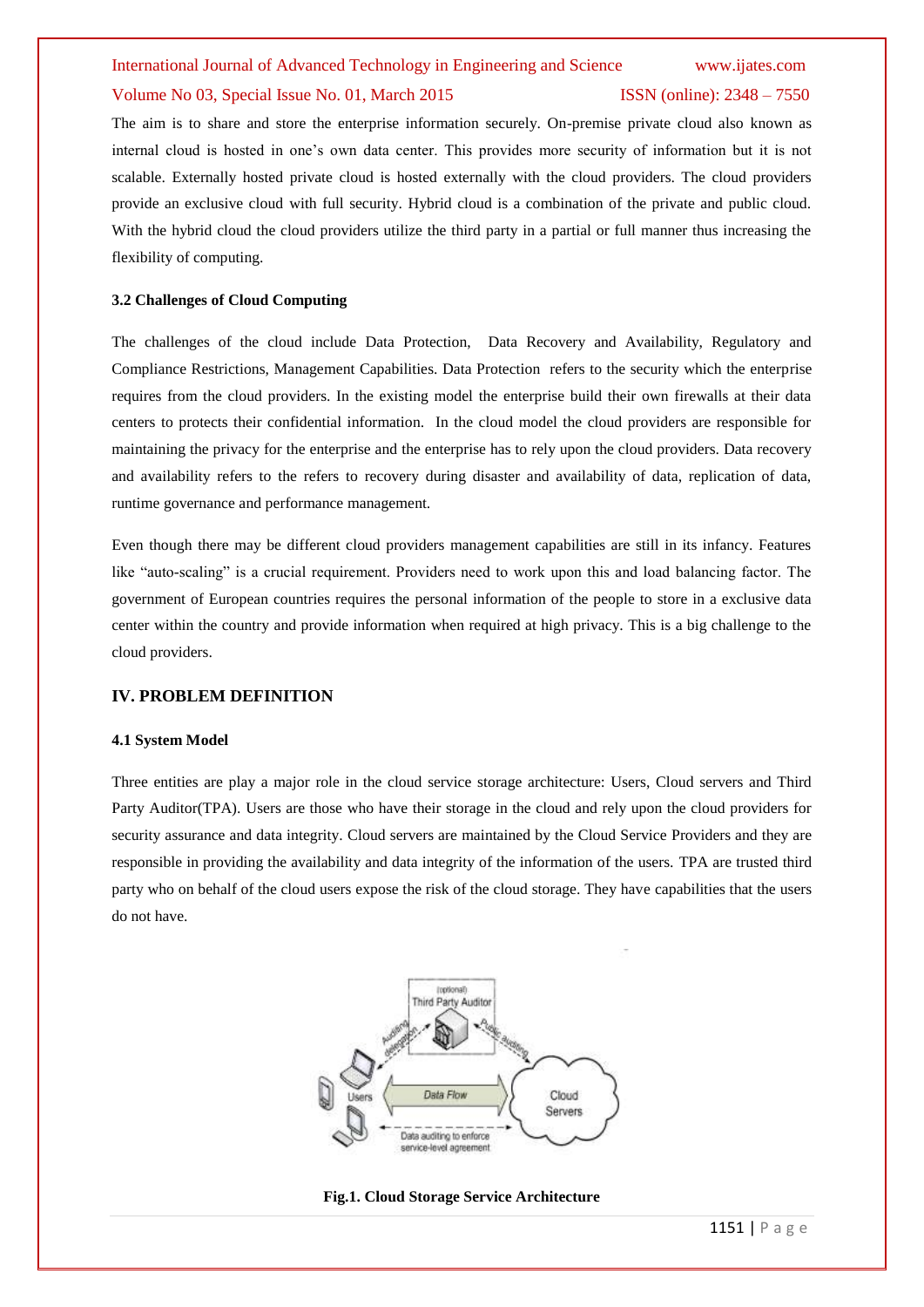#### Volume No 03, Special Issue No. 01, March 2015 ISSN (online): 2348 – 7550

Cloud users store their data in a redundant manner because there is huge availability of data. This can be achieved by erasure correcting code to impose fault tolerance as the user data grows in size and importance. The point-to-point communication between the CSP and the users are reliable and secure. Users perform block level operations and our model provides file oriented features rather than non-file oriented features such as social networking.

#### **4.2 Adversary Model**

From the user's point of view adversary model refers to the integrity of user's data from threats. There are two types of attacks the CSPs face in maintaining the integrity of user's data: Internal and External attack. Internal attack refers to the malicious threat within the system. Inorder to overcome it the CSPs may move the less accessed data to a lower tier or even may hide it due to management errors. The external attack is due to certain parties outside the CSPs boundary who may attack at economical interest. The CSPs do not have control over the these threats.

Adversary is responsible for polluting the data and introducing fraudulent data instead of the original data and it becomes impossible for the users to access it. This also refers to external threat. Our model provides facilities that prevents fraudulent attack by the attackers and provides integrity of users data.

#### **V. ANALYSIS OF THE SYSTEM**

#### **5.1 File Distribution Preparation**

Erasure correcting code allows files to be distributed across distributed servers. We use a technique to disperse the data file F redundantly across a set of  $n = m + k$  distributed servers. An  $(m, k)$  Reed-Solomon erasurecorrecting code is used to create k redundancy parity vectors from m data vectors in such a way that the original m data vectors can be reconstructed from any m out of the m+k data and parity vectors. By placing each of the m+k vectors on a different server, the original data file survives the failure of any k of the m+k servers without data loss and overhead.

#### **5.2 Challenge Token Pre-Computation**

The assurance of data storage correctness and data error localization is achieved simultaneously by precomputed verification tokens. Before file distribution the user pre-computes a certain number of short verification tokens on individual vector G(j) ( $j \in \{1, \ldots, n\}$ ), each token covering a random subset of data blocks. When the user make sure the storage correctness by challenging the cloud servers with a set of randomly generated block indices. Upon receiving challenge, the cloud server computes a short "signature" over the specified blocks and returns them to the user.

#### **5.3 Correctness Verification and Error Localization**

Error localization is important for eliminating the erroneous servers. Other systems only provide binary results. But in our model we use the challenge response protocol to eliminate the erroneous servers and thus protect the users information and provide data integrity and availability.